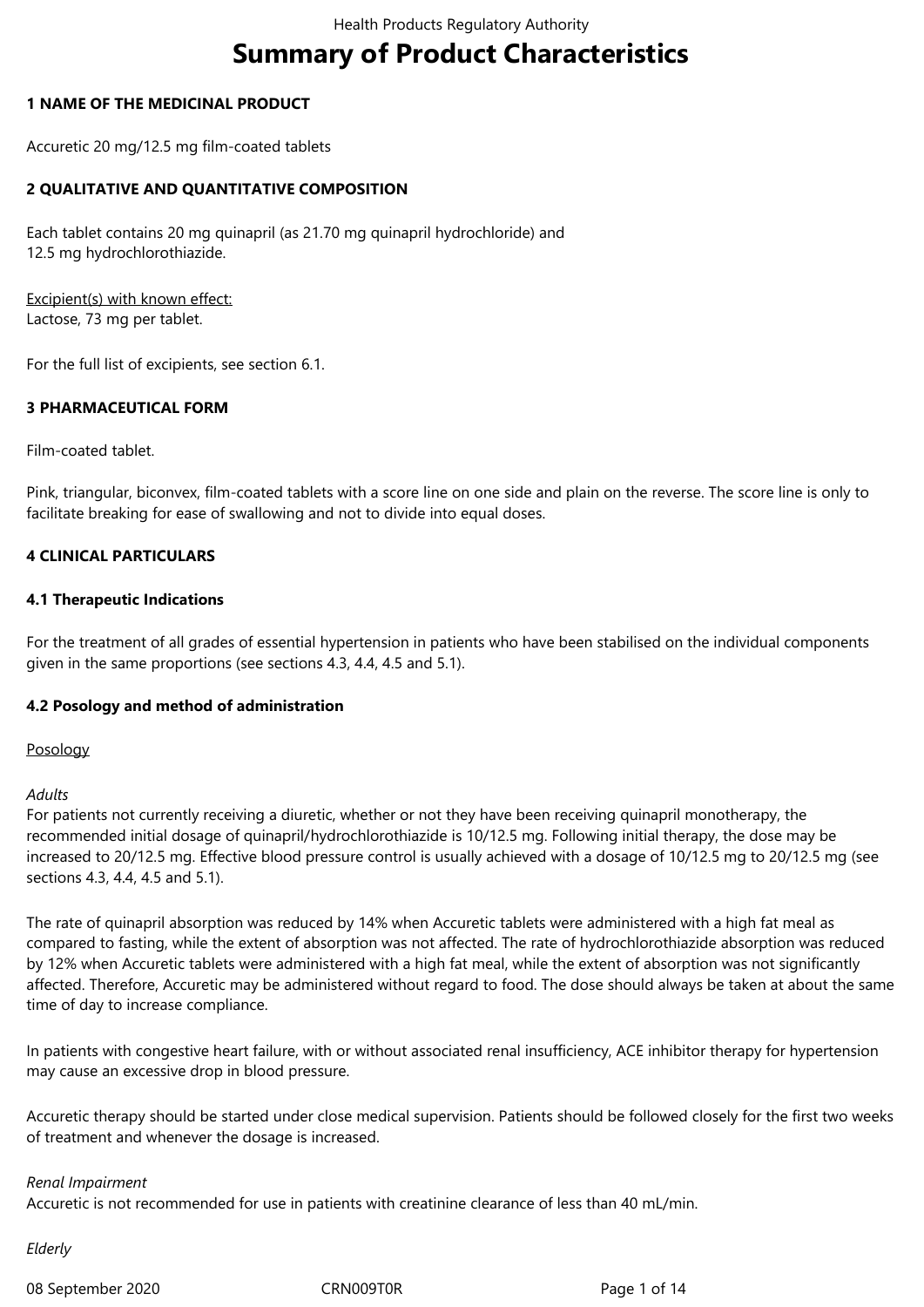The dose should be kept as low as possible commensurate with achievement of adequate blood pressure control.

#### *Paediatric Population*

Currently available data are described in sections 5.1 and 5.2 but no recommendation on a posology can be made.

Method of administration

For oral use.

### **4.3 Contraindications**

Accuretic is contraindicated:

- In patients with hereditary/idiopathic angioneurotic oedema.
- In patients with hypersensitivity to any of the active substances or to any of the excipients listed in section 6.1 or any other sulfonamide-derived drugs including patients with a history of angioedema related to previous treatment with angiotensin-converting enzyme (ACE) inhibitors.
- In second and third trimesters of pregnancy (see sections 4.4 and 4.6).
- In patients with dynamic left ventricular outflow obstruction.
- In patients with anuria, hyperkalaemia, or severe renal dysfunction.
- With administration of aliskiren-containing products in patients with diabetes mellitus or in patients with renal impairment (glomerular filtration rate [GFR] < 60 mL/ min/ 1.73 m<sup>2</sup>) (see sections 4.5 and 5.1).
- In combination with sacubitril/valsartan due to the increased risk of angioedema.

### **4.4 Special warnings and precautions for use**

#### *Non-melanoma skin cancer*

An increased risk of non-melanoma skin cancer (NMSC) [basal cell carcinoma (BCC) and squamous cell carcinoma (SCC)] with increasing cumulative dose of hydrochlorothiazide (HCTZ) exposure has been observed in two epidemiological studies based on the Danish National Cancer Registry. Photosensitizing actions of HCTZ could act as a possible mechanism for NMSC.

Patients taking HCTZ should be informed of the risk of NMSC and advised to regularly check their skin for any new lesions and promptly report any suspicious skin lesions. Possible preventive measures such as limited exposure to sunlight and UV rays and, in case of exposure, adequate protection should be advised to the patients in order to minimize the risk of skin cancer. Suspicious skin lesions should be promptly examined potentially including histological examinations of biopsies. The use of HCTZ may also need to be reconsidered in patients who have experienced previous NMSC (see section 4.8).

#### *Aortic Stenosis*

Accuretic should be used with caution in selected patients with aortic stenosis.

# *Sensitivity Reactions*

Sensitivity reactions may occur in patients with or without a history of allergy or bronchial asthma, e.g. purpura, photosensitivity, urticaria, necrotising angiitis, respiratory distress including pneumonitis, pulmonary oedema and anaphylactic reactions.

# *Hypotension*

Accuretic can cause symptomatic hypotension, usually not more frequently than either drug as monotherapy. Symptomatic hypotension was rarely seen in uncomplicated hypertensive patients. In hypertensive patients receiving quinapril, hypotension is more likely to occur if the patient has been volume-depleted e.g. by diuretic therapy, dietary salt restriction, dialysis, diarrhoea or vomiting, or has severe renin-dependent hypertension (see section 4.5).

Accuretic should be used cautiously in patients receiving concomitant therapy with other antihypertensive agents. The thiazide component of Accuretic may potentiate the action of other hypertensive drugs, especially ganglionic or peripheral adrenergic-blocking drugs. The antihypertensive effects of the thiazide component may also be enhanced in postsympathectomized patients.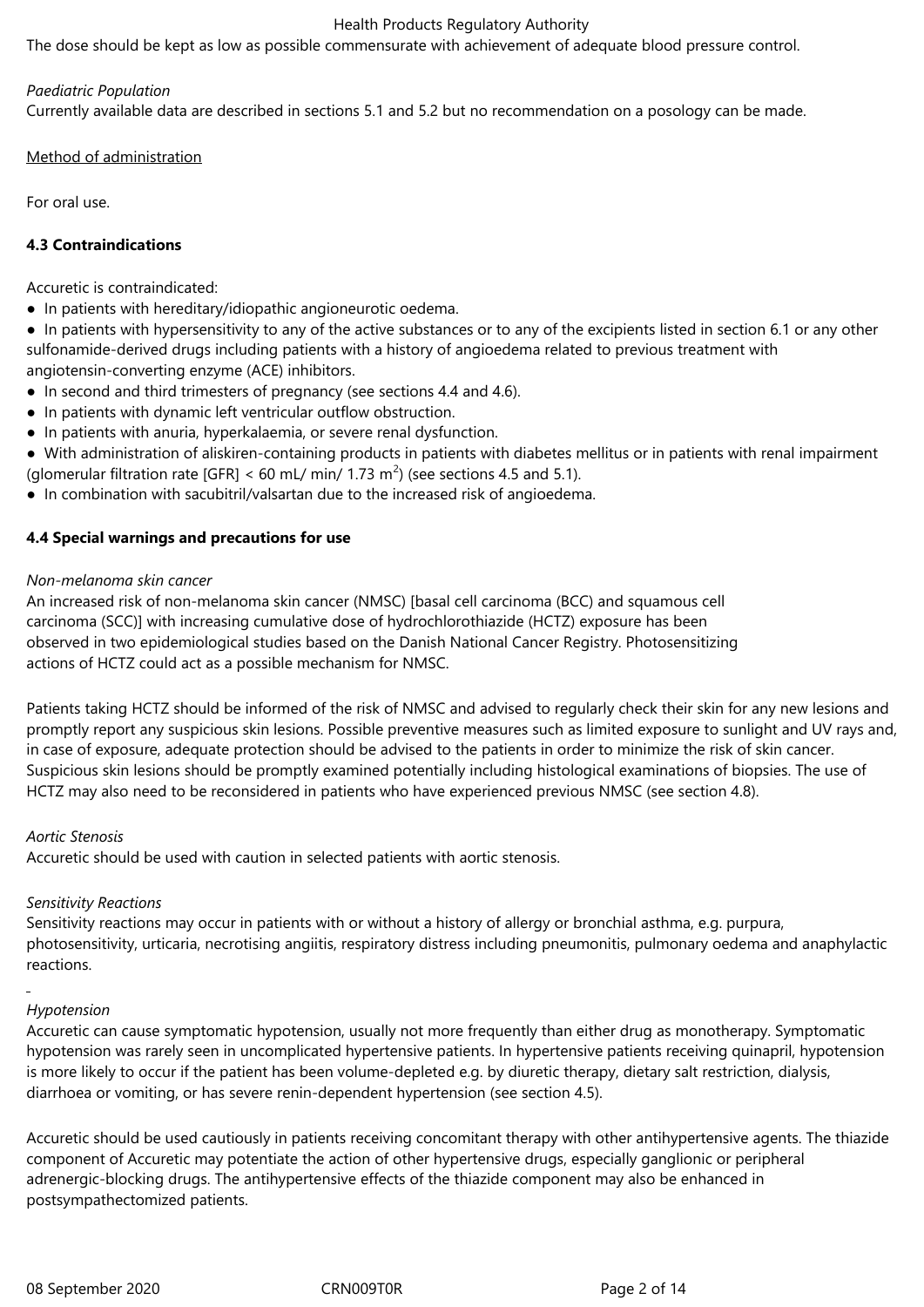If symptomatic hypotension occurs, the patient should be placed in the supine position and, if necessary, receive an intravenous infusion of normal saline. A transient hypotensive response is not a contraindication to further doses; however, lower doses of quinapril or of any concomitant diuretic therapy should be considered if this event occurs.

In patients with congestive heart failure, with or without associated renal insufficiency, ACE inhibitor therapy for hypertension may cause an excessive drop in blood pressure, which may be associated with oliguria, azotemia, and in rare instances, with acute renal failure and death in such patients. Accuretic therapy should be started under close medical supervision. Patients should be followed closely for the first two weeks of treatment and whenever the dosage is increased.

#### *Heart Failure/Heart Disease*

As a consequence of inhibiting the renin-angiotensin-aldosterone system, changes in renal function may be anticipated in susceptible individuals. In patients with severe heart failure, whose renal function may depend on the activity of the renin-angiotensin-aldosterone system, treatment with quinapril, may be associated with oliguria and/or progressive azotemia and rarely acute renal failure and/or death.

### *Cough*

Cough has been reported with the use of ACE inhibitors, including quinapril. Characteristically, the cough is non-productive, persistent and resolves after discontinuation of therapy. ACE inhibitor-induced cough should be considered as part of the differential diagnosis of cough.

### *Renal Disease*

Accuretic should be used in caution in patients with severe renal disease. In severe renal disease thiazides may precipitate azotemia and in moderate renal impairment (creatinine clearance 10-20 mL/min) thiazides are generally ineffective in such patients, and the effects of repeated dosing may be cumulative.

There is insufficient experience in patients with severe renal impairment (creatinine clearance <10 mL/min). Before ACE inhibitor treatment, renal artery stenosis should be excluded in renal transplant patients.

The half-life of quinapril is prolonged as creatinine clearance falls. Patients with a creatinine clearance of <60 mL/min require a lower initial dosage of quinapril (see section 4.2). These patients' dosage should be titrated upwards based upon therapeutic response, and renal function should be closely monitored although initial studies do not indicate that quinapril produces further deterioration in renal function.

In clinical studies in hypertensive patients with unilateral or bilateral renal artery stenosis, increases in blood urea nitrogen and serum creatinine have been observed in some patients following ACE inhibition therapy. These increases were almost always reversible upon discontinuation of the ACE inhibitor and/or diuretic therapy. In such patients, renal function should be monitored during the first few weeks of therapy.

Some patients with hypertension or heart failure with no apparent pre-existing renal vascular disease have developed increases (>1.25 times the upper limit of normal) in blood urea nitrogen and serum creatinine, usually minor and transient, especially when quinapril has been given concomitantly with a diuretic.Increases in blood urea nitrogen and serum creatinine have been observed in 2% and 2%, respectively of hypertensive patients on quinapril monotherapy and in 4% and 3%, respectively of hypertensive patients on quinapril/hydrochlorothiazide. These increases are more likely to occur in patients with pre-existing renal impairment. Dosage reduction and/or discontinuation of any diuretic and/or quinapril may be required.

# *Dual Blockade of the Renin-Angiotensin-Aldosterone System (RAAS)*

There is evidence that the concomitant use of ACE inhibitors, angiotensin II receptor blockers or aliskiren increases the risk of hypotension, hyperkalaemia and decreased renal function (including acute renal failure). Dual blockade of RAAS through the combined use of ACE inhibitors, angiotensin II receptor blockers or aliskiren is therefore not recommended (see sections 4.5 and 5.1).

If dual blockade therapy is considered absolutely necessary, this should only occur under specialist supervision and subject to frequent close monitoring of renal function, electrolytes and blood pressure.

ACE inhibitors and angiotensin II receptor blockers should not be used concomitantly in patients with diabetic nephropathy.

# *Impaired Hepatic Function*

Accuretic should be used with caution in patients with impaired hepatic function or progressive liver disease since minor alterations of fluid and electrolyte balance may result from thiazide treatment and may precipitate hepatic coma. Quinapril is rapidly deesterified to quinaprilat, (quinapril diacid, the principal metabolite), which, in human and animal studies, is a potent

08 September 2020 CRN009T0R CRN009T0R Page 3 of 14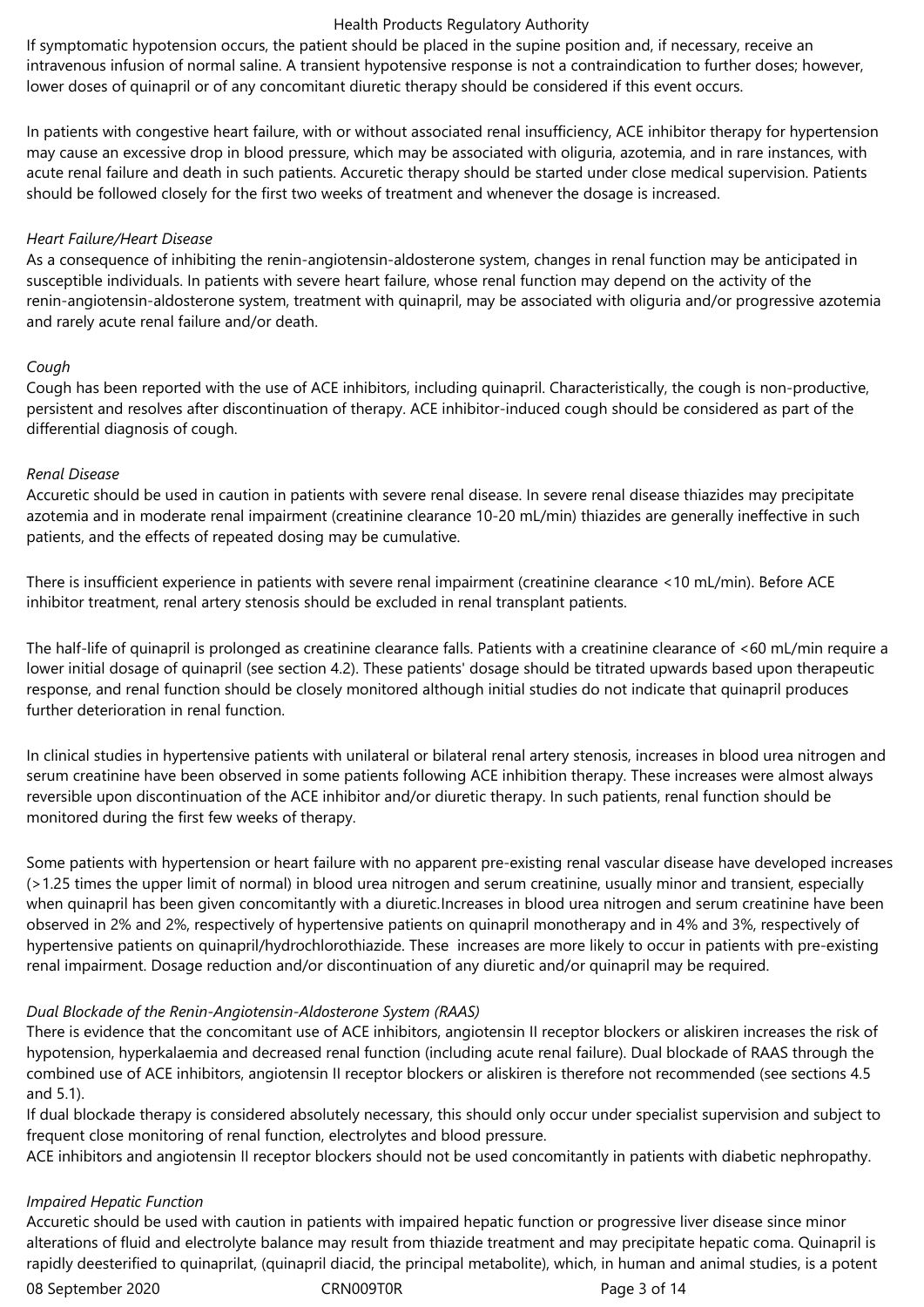ACE inhibitor. The metabolism of quinapril is normally dependent upon hepatic esterase. Quinaprilat concentrations are reduced in patients with alcoholic cirrhosis due to impaired deesterification of quinapril.

Rarely, ACE inhibitors have been associated with a syndrome beginning as a cholestatic jaundice and progressing to a fulminant hepatic necrosis (in some cases fatal). Patients who during ACE inhibitor therapy experience jaundice or clearly elevated hepatic enzymes should discontinue Accuretic and receive appropriate medical follow-up.

#### *Immune-Mediated Drug Reactions/Anaphylactoid Reactions*

Desensitisation: Patients receiving ACE inhibitors during desensitising treatment with hymenoptera venom have sustained life-threatening anaphylactoid reactions. In the same patients, these reactions have been avoided when ACE inhibitors were temporarily withheld, but they have reappeared upon inadvertent challenge.

Stevens-Johnson syndrome and exacerbations or activation of systemic lupus erythematosus have been reported with thiazides.

#### *Angioedema*

Angioedema has been reported in patients treated with ACE inhibitors. If laryngeal stridor or angioedema of the face, tongue, or glottis occur, treatment should be discontinued immediately, the patient treated appropriately in accordance with accepted medical care, and carefully observed until the swelling disappears. In instances where swelling is confined to the face and lips, the condition generally resolves without treatment; antihistamines may be useful in relieving symptoms. Angioedema associated with laryngeal involvement may be fatal. Where there is involvement of the tongue, glottis, or larynx likely to cause airway obstruction, appropriate therapy e.g., subcutaneous adrenaline solution 1:1000 (0.3 - 0.5 mL) should be promptly administered.

The combination of quinapril with sacubitril/valsartan is contraindicated due to the increased risk of angioedema (see section 4.3). Sacubitril/valsartan must not be initiated until 36 hours after taking the last dose of quinapril therapy. If treatment with sacubitril/valsartan is stopped, quinapril therapy must not be initiated until 36 hours after the last dose of sacubitril/valsartan (see sections 4.3 and 4.5). Concomitant use of other NEP inhibitors (e.g. racecadotril) and ACE inhibitors may also increase the risk of angioedema (see section 4.5). Hence, a careful benefit-risk assessment is needed before initiating treatment with NEP inhibitors (e.g. racecadotril) in patients on quinapril.

Patients taking a concomitant mammalian target of rapamycin (mTOR) inhibitor (e.g. temsirolimus) or a concomitant dipeptidyl peptidase-IV (DPP-IV) inhibitor (e.g. vildagliptin) therapy may be at an increased risk for angioedema. Caution should be used when starting an mTOR inhibitor or a DPP-IV inhibitor in a patient already taking an ACE inhibitor (see section 4.5).

Patients with a history of angioedema unrelated to ACE inhibitor therapy may be at an increased risk of angioedema while receiving an ACE inhibitor (see also section 4.3).

Other hypersensitivity reactions have been reported.

#### *Intestinal Angioedema*

Intestinal angioedema has been reported in patients treated with ACE inhibitors. These patients presented with abdominal pain (with or without nausea or vomiting); in some cases there was no prior history of facial angioedema and C-1 esterase levels were normal. The angioedema was diagnosed by procedures including abdominal CT scan or ultrasound, or at surgery, and symptoms resolved after stopping the ACE inhibitor. Intestinal angioedema should be included in the differential diagnosis of patients on ACE inhibitors presenting with abdominal pain.

#### *Ethnic Differences*

Black patients receiving ACE inhibitor therapy have been reported to have a higher incidence of angioedema compared to non-black patients. It should also be noted that in controlled clinical trials, ACE inhibitors have an effect on blood pressure that is less in black patients than in non-black patients.

#### *Haemodialysis and Low-Density Lipoprotein Apheresis*

Patients haemodialysed using high-flux polyacrylonitrile ('AN69') membranes are highly likely to experience anaphylactoid reactions if they are treated with ACE inhibitors. This combination should therefore be avoided, either by use of alternative antihypertensive drugs or alternative membranes for haemodialysis. Similar reactions have been observed during low density lipoprotein apheresis with dextran-sulfate. This method should therefore not be used in patients treated with ACE inhibitors.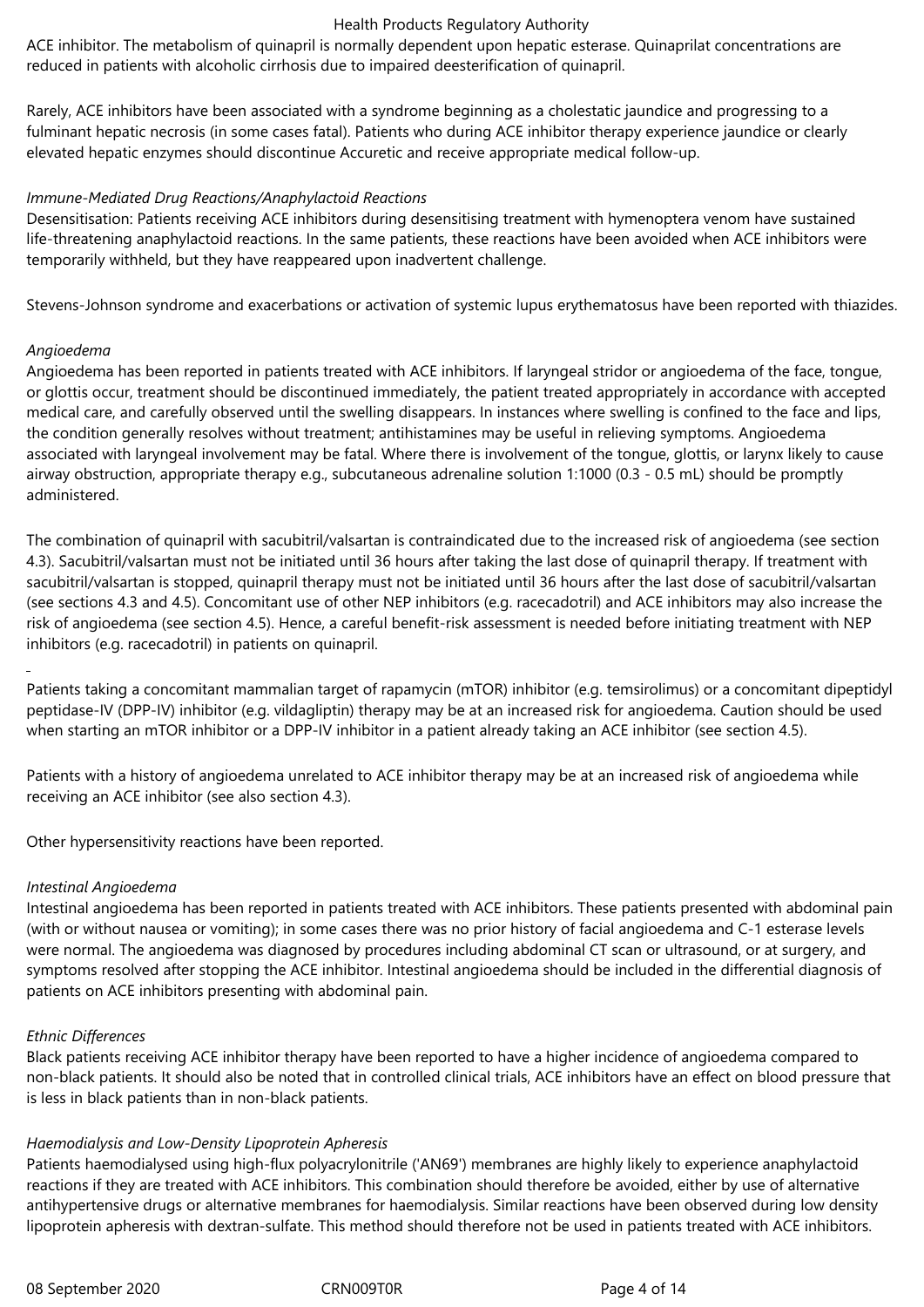#### *Derangements of Serum Electrolytes*

Patients receiving Accuretic should be observed for clinical signs of thiazide induced fluid or electrolyte imbalance. In such patients periodic determination of serum electrolytes (sodium and potassium in particular) should be performed. Because quinapril reduces the production of aldosterone, its combination with hydrochlorothiazide may minimise diuretic induced hypokalaemia.

The opposite effects of quinapril and hydrochlorothiazide on serum potassium will approximately balance each other in many patients so that no net effect upon serum potassium will be seen. In other patients, one or the other effect may be dominant and some patients may still require potassium supplements. Initial and periodic determinations of serum electrolytes to detect possible electrolyte imbalance should be performed at appropriate intervals.

Calcium excretion is decreased by thiazides. In a few patients on prolonged thiazide therapy, pathological changes in the parathyroid gland have been observed, with hypercalcemia and hypophosphatemia. More serious complications of hyperparathyroidism (renal lithiasis, bone resorption, and peptic ulceration) have not been seen.

Thiazides should be discontinued before performing tests for parathyroid function.

Thiazides increase the urinary excretion of magnesium, and hypomagnesemia may result (see section 4.5).

### *Other Metabolic Disturbances*

Thiazide diuretics tend to reduce glucose tolerance and raise serum levels of cholesterol, triglycerides, and uric acid. These effects are usually minor, but frank gout or overt diabetes may be precipitated in susceptible patients.

### *Hypokalaemia*

Conversely, treatment with thiazide diuretics has been associated with hypokalaemia, hyponatremia, and hypochloremic alkalosis. These disturbances have sometimes been manifest as one or more of the following: dryness of mouth, thirst, weakness, lethargy, drowsiness, restlessness, muscle pains or cramps, muscular fatigue, hypotension, oliguria, tachycardia, nausea, confusion, seizures and vomiting. Hypokalaemia can also sensitize or exaggerate the response of the heart to the toxic effects of digitalis. The risk of hypokalaemia is greatest in patients with cirrhosis of the liver, in patients experiencing a brisk diuresis, in patients who are receiving inadequate oral intake of electrolytes, and in patients receiving concomitant therapy with corticosteroids or adrenocorticotrophic hormone (ACTH) or with other drugs known to increase the risk of hypokalaemia induced by thiazide diuretics.

#### *Hyperkalaemia*

Concomitant medications that could raise serum potassium levels should be carefully considered. Patients should be told not to use potassium supplements or salt substitutes containing potassium without consulting their physician (see section 4.5).

#### *Diabetes*

Thiazide-induced hyperglycaemia may compromise blood sugar control. Depletion of serum potassium augments glucose intolerance. Monitor glycaemic control, supplement potassium, if necessary, to maintain appropriate serum potassium levels, and adjust diabetes medications as required (see section 4.5).

In diabetic patients ACE inhibitors may enhance insulin sensitivity and have been associated with hypoglycaemia in patients treated with oral antidiabetic agents or insulin. Glycaemic control should be closely monitored particularly during the first month of treatment with an ACE inhibitor (see section 4.5).

# *Hyperuricaemia and Gout*

Thiazide diuretics tend to raise serum levels of uric acid and may precipitate gout in certain patients.

# *Neutropenia/Agranulocytosis*

ACE inhibitors have been rarely associated with agranulocytosis and bone marrow depression in patients with uncomplicated hypertension, but more frequently in patients with renal impairment, especially if they also have a connective disease with the concomitant use of immunosuppressive or other agents which may be associated with neutropenia/agranulocytosis. Patients should be told to report promptly any indication of infection (e.g., sore throat, fever) as this could be a sign of neutropenia (see section 4.5).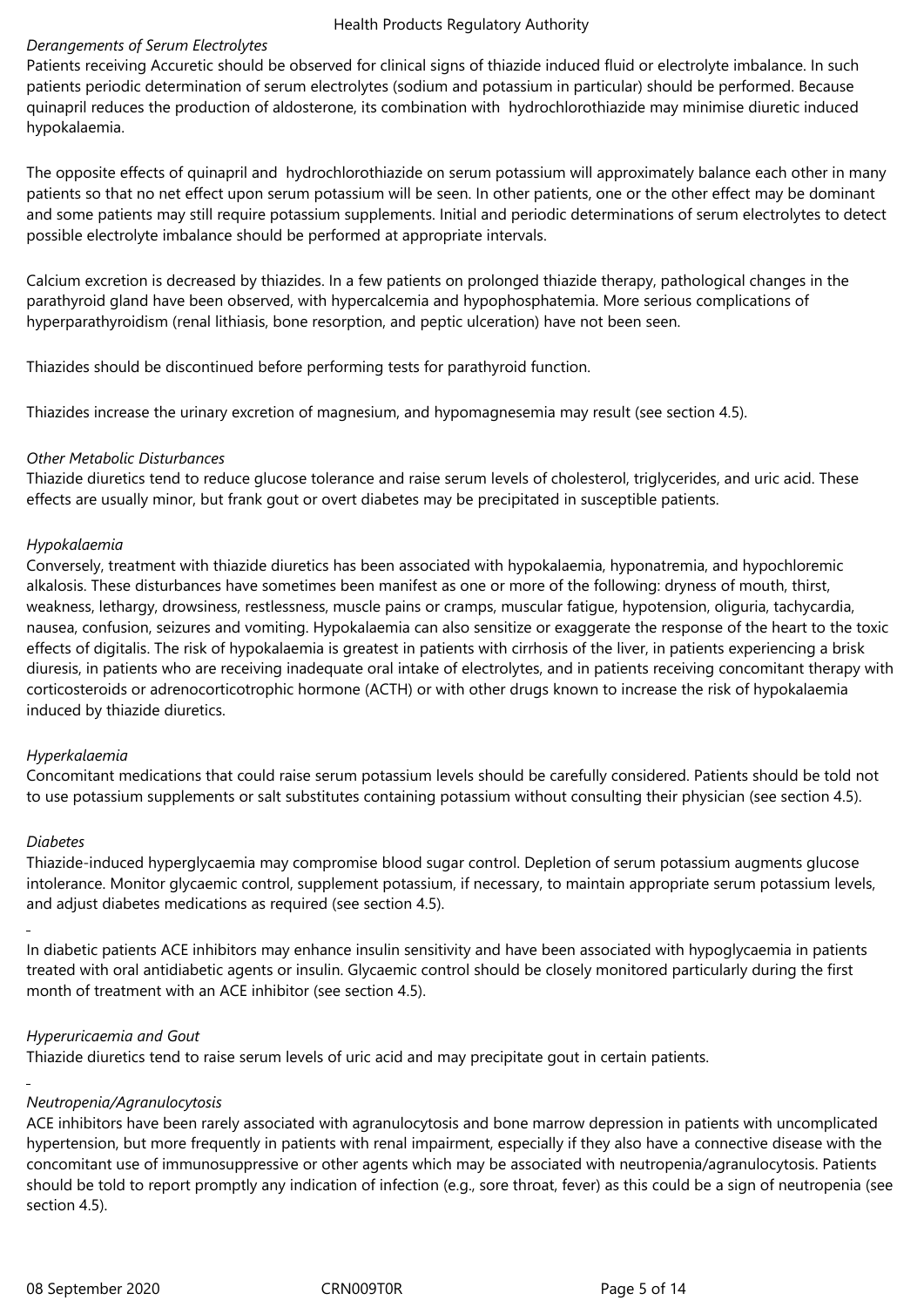Agranulocytosis has been rarely reported during treatment with quinapril. As with other ACE inhibitors, monitoring of white blood cell counts in patients with collagen vascular disease and/or renal disease should be considered.

The preparation should be used with particular care in elderly patients, or those with potential obstruction of the urinary tract, or with disorders rendering their electrolyte balance precarious or those with impaired hepatic or renal function.

#### *Surgery/Anaesthesia*

In patients undergoing major surgery or during anaesthesia with agents that produce hypotension, quinapril may block angiotensin II formation secondary to compensatory renin release. If hypotension occurs and is considered to be due to this mechanism, it can be corrected by volume expansion.

# *Choroidal effusion, Acute Myopia and Secondary Angle-Closure Glaucoma*

Sulfonamide or sulfonamide derivative drugs, such as hydrochlorothiazide, can cause an idiosyncratic reaction resulting in choroidal effusion with visual field defect*,* transient myopia and acute angle-closure glaucoma. Symptoms include acute onset of decreased visual acuity or ocular pain and typically occur within hours to weeks of drug initiation. Untreated acute angle-closure glaucoma can lead to permanent vision loss. The primary treatment is to discontinue drug intake as rapidly as possible. Prompt medical or surgical treatments may need to be considered if the intraocular pressure remains uncontrolled. Risk factors for developing acute angle-closure glaucoma may include a history of sulfonamide or penicillin allergy.

### *Pregnancy*

ACE inhibitors should not be initiated during pregnancy. Unless continued ACE inhibitor therapy is considered essential, patients planning pregnancy should be changed to alternative antihypertensive treatments which have an established safety profile for use in pregnancy. When pregnancy is diagnosed, treatment with ACE inhibitors should be stopped immediately, and, if appropriate, alternative therapy should be started (see sections 4.3 and 4.6).

### *Lactose*

Patients with rare hereditary problems of galactose intolerance, the Lapp lactase deficiency or glucose/galactose malabsorption should not use this medicine.

# *Lithium*

Lithium generally should not be given with diuretics. Diuretic agents reduce the renal clearance of lithium and add a high risk of lithium toxicity (see section 4.5).

# **4.5 Interaction with other medicinal products and other forms of interactions**

#### *Tetracycline and Other Drugs That Interact with Magnesium*

Because of the presence of magnesium carbonate in the formulation, quinapril has been shown in healthy volunteers to reduce the absorption of tetracycline in concomitant administration by 28 to 37%. It is recommended that concomitant administration of Accuretic with tetracycline be avoided. This interaction should be considered if coprescribing quinapril and tetracycline.

# *Agents Increasing Serum Potassium*

Accuretic contains a thiazide diuretic, which tends to increase the urinary excretion of potassium but it also contains an ACE inhibitor, which tends to conserve potassium by lowering aldosterone levels. It is not advisable to routinely add potassium sparing diuretics, potassium supplements, or other drugs known to raise serum potassium levels as this may result in elevated serum potassium.

#### *Trimethoprim/Sulfamethoxazole*

Both trimethoprim/sulfamethoxazole and quinapril are known to cause hyperkalaemia. Therefore, care must be taken when these agents are administered together, and appropriate monitoring of serum potassium levels is recommended. Patients at particular risk of hyperkalaemia induced by co-administration of trimethoprim/sulfamethoxazole and ACE inhibitors include elderly patients and patients with renal impairment.

#### *Other Diuretics*

Accuretic contains a diuretic. Concomitant use of another diuretic may have an additive effect. Also, patients on diuretics, especially those who are volume and/or salt depleted, may experience an excessive reduction of blood pressure on initiation of therapy, or with increased dosage of an ACE inhibitor.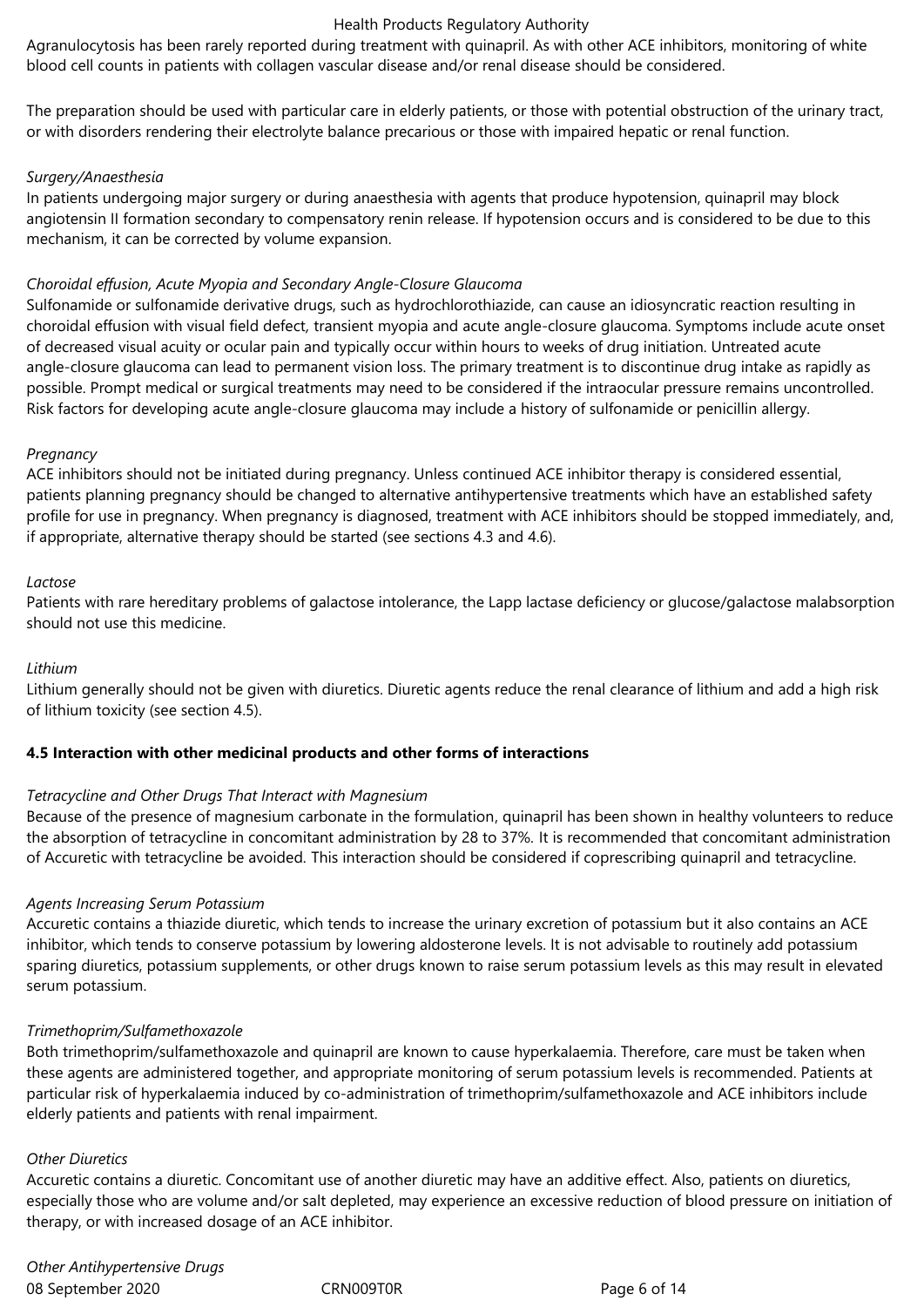There may be an additive effect or potentiation when Accuretic is combined with other antihypertensive drugs such as nitrates or vasodilators.

#### *Surgery/Anaesthesia*

Although no data are available to indicate that there is an interaction between quinapril and anaesthetic agents that produce hypotension, caution should be exercised when patients undergo major surgery or anaesthesia since ACE inhibitors have been shown to block angiotensin II formation secondary to compensatory renin release. This may lead to hypotension which can be corrected by volume expansion. (see section 4.4).

Thiazides may decrease the arterial response to noradrenaline. In emergency surgery pre-anaesthetic and anaesthetic agents should be administered in reduced doses.

Thiazides may increase the response to tubocurarine.

#### *Lithium*

Lithium generally should not be given with diuretics. Diuretic agents reduce the renal clearance of lithium and add a high risk of lithium toxicity. Increased serum lithium levels and symptoms of lithium toxicity have been reported in patients receiving concomitant lithium and ACE inhibitor therapy due to the sodium-losing effect of these agents.With Accuretic, the risk of lithium toxicity may be increased. Accuretic should be administered with caution and frequent monitoring of serum lithium levels is recommended.

### *Corticosteroids, ACTH*

Intensified electrolyte depletion, particularly hypokalaemia has been observed.

### *Non-Steroidal Anti-Inflammatory Drugs*

Non-steroidal anti-inflammatory agents including selective (NSAID) cyclooxygenase-2 inhibitors (COX-2 inhibitors): In patients who are elderly, volume-depleted (including those on diuretic therapy), or with compromised renal function, co-administration of NSAIDs, including selective cyclooxygenase-2 (COX-2) inhibitors, with ACE inhibitors, including quinapril, may result in deterioration of renal function, including possible acute renal failure. These effects are usually reversible. Monitor renal function periodically in patients receiving quinapril and NSAID therapy.

The antihypertensive effect of ACE inhibitors, including quinapril may be attenuated by NSAIDs.

#### *Other drugs known to cause Angioedema*

Patients taking a concomitant mTOR inhibitor (e.g. temsirolimus) or a concomitant DPP-IV inhibitor (e.g. vildagliptin) therapy may be at an increased risk for angioedema. Caution should be used when starting an mTOR inhibitor or a DPP-IV inhibitor in a patient already taking an ACE inhibitor (see section 4.4).

#### *NEP Inhibitors*

The concomitant use of quinapril with sacubitril/valsartan is contraindicated, as the concomitant inhibition of neprilysin (NEP) and ACE may increase the risk of angioedema. Sacubitril/valsartan must not be started until 36 hours after taking the last dose of quinapril therapy. Quinapril therapy must not be started until 36 hours after the last dose of sacubitril/valsartan (see sections 4.3 and 4.4). Concomitant use of other NEP inhibitors (e.g. racecadotril) and quinapril may also increase the risk of angioedema (see section 4.4).

*Allopurinol, Cytostatic and Immunosuppressive Agents, Systemic Corticosteroids or Procainamide*  Concomitant administration with ACE inhibitors may lead to an increased risk for leucopoenia.

#### *Alcohol, Barbiturates or Narcotics*

Potentiation of orthostatic hypotension may occur.

#### *Drugs associated with Torsades de Pointes*

Due to the potential risk of hypokalaemia, caution should be used when hydrochlorothiazide is co-administered with medicines such as digitalis glycosides or agents associated with torsades de pointes (e.g. amiodarone, sotalol).

#### *Antacids*

Antacidsmay decrease the bioavailability of Accuretic.

*Antidiabetic drugs (Oral Hypoglycaemic Agents and Insulin)*

08 September 2020 CRN009T0R CRN009T0R Page 7 of 14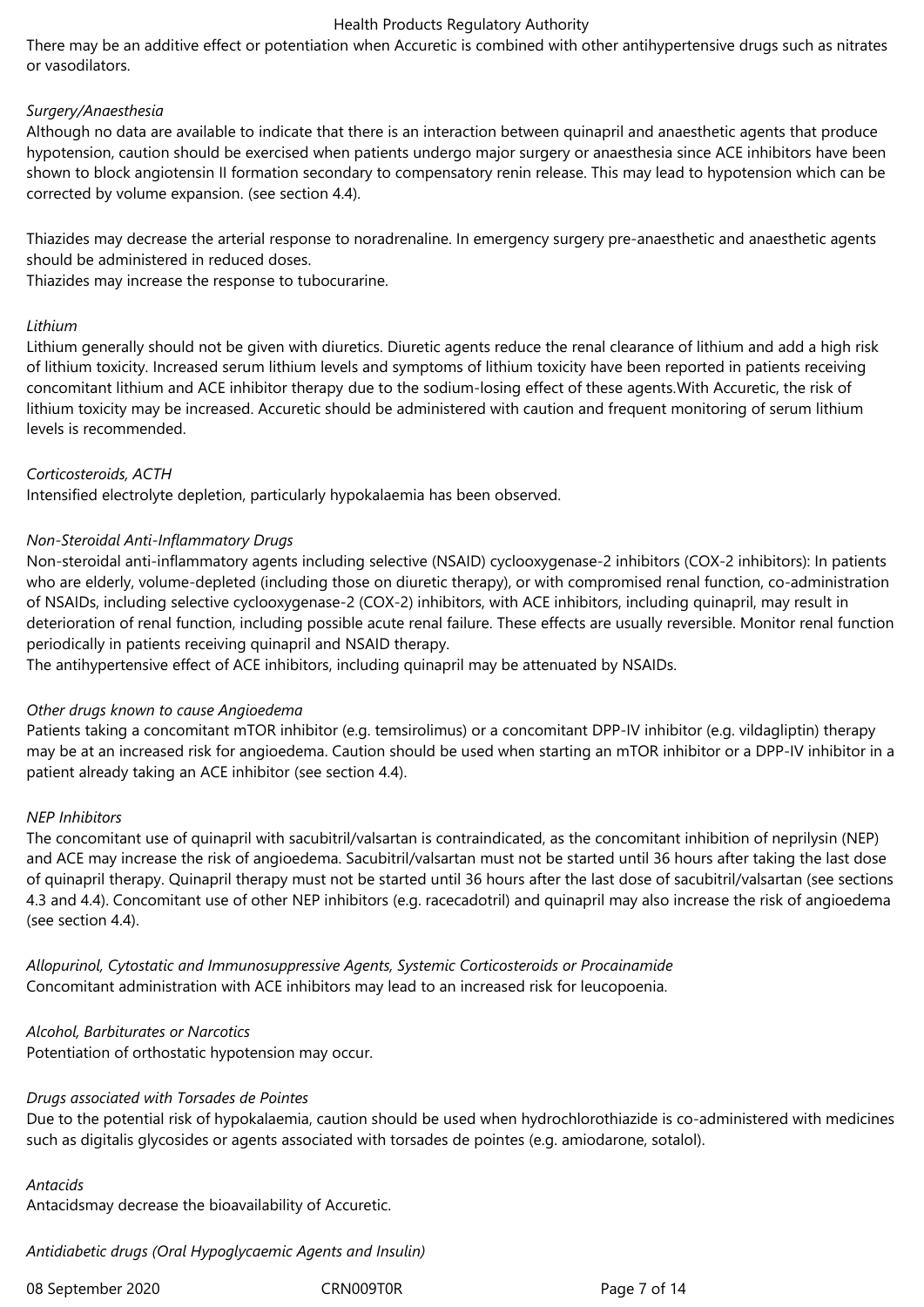In diabetic patients ACE inhibitors may enhance insulin sensitivity and have been associated with hypoglycaemia in patients treated with oral antidiabetic agents or insulin. Glycaemic control should be closely monitored (see section 4.4).Dosage adjustments of antidiabetic drugs may be required when administered concomitantly with ACE inhibitors. This is more likely to be required during the first month of combined treatment and in patients with renal impairment.

Thiazide-induced hyperglycaemia may compromise blood sugar control. Depletion of serum potassium augments glucose intolerance. Monitor glycaemic control, supplement potassium, if necessary, to maintain appropriate serum potassium levels, and adjust diabetes medications as required (see section 4.4).

#### *Pressor Amines (e.g., Norepinephrine)*

Possible decreased response to pressor amines, but not sufficient to preclude their use.

Anion Exchange Resins

Absorption of hydrochlorothiazide is impaired in the presence of anion exchange resins, such as cholestyramine and colestipol. Single doses of the resins bind the hydrochlorothiazide and reduce its absorption from the gastrointestinal tract by up to 85% and 43%, respectively.

#### *Dual Blockade of the Renin-Angiotensin-Aldosterone System (RAAS)*

Clinical trial data has shown that dual blockade of the renin-angiotensin-aldosterone-system (RAAS) through the combined use of angiotensin II receptors blockers, ACE inhibitors or aliskiren is associated with a higher frequency of adverse events such as hypotension, hyperkalaemia, and decreased renal function (including acute renal failure) compared to the use of a single RAAS-acting agent (see sections 4.3, 4.4 and 5.1).

#### *Other Agents*

No clinically important pharmacokinetic interactions occurred when quinapril was used concomitantly with propranolol, hydrochlorothiazide or cimetidine.

The anticoagulant effect of a single dose of warfarin (measured by prothrombin time) was not significantly changed by quinapril co-administration twice daily.

#### *Digoxin*

Thiazide-induced electrolyte disturbances, i.e. hypokalaemia, hypomagnesemia, increase the risk of digoxin toxicity, which may lead to fatal arrhythmic events (see section 4.4).

#### *Gout Medications (Allopurinol, Uricosurics, Xanthine Oxidase Inhibitors)*

Thiazide-induced hyperuricemia may compromise control of gout by allopurinol and probenecid. The co-administration of hydrochlorothiazide and allopurinol may increase the incidence of hypersensitivity reactions to allopurinol.

#### **4.6 Fertility, pregnancy and lactation**

#### **Pregnancy**

#### *ACE Inhibitors*

The use of ACE inhibitors is not recommended during the first trimester of pregnancy (see section 4.4). The use of ACE inhibitors is contraindicated during the 2nd and 3rd trimester of pregnancy (see sections 4.3 and 4.4).

Epidemiological evidence regarding the risk of teratogenicity following exposure to ACE inhibitors during the first trimester of pregnancy has not been conclusive; however a small increase in risk cannot be excluded. Unless continued ACE inhibitor therapy is considered essential, patients planning pregnancy should be changed to alternative antihypertensive treatments which have an established safety profile for use in pregnancy. When pregnancy is diagnosed, treatment with ACE inhibitors should be stopped immediately, and, if appropriate, alternative therapy should be started.

Exposure to ACE inhibitor therapy during the second and third trimesters is known to induce human foetotoxicity (decreased renal function, oligohydramnios, skull ossification retardation) and neonatal toxicity (renal failure, hypotension, hyperkalaemia). (See section 5.3.). Should exposure to ACE inhibitor have occurred from the second trimester of pregnancy, ultrasound check of renal function and skull is recommended. Infants whose mothers have taken ACE inhibitors should be closely observed for hypotension (sections 4.3 and 4.4)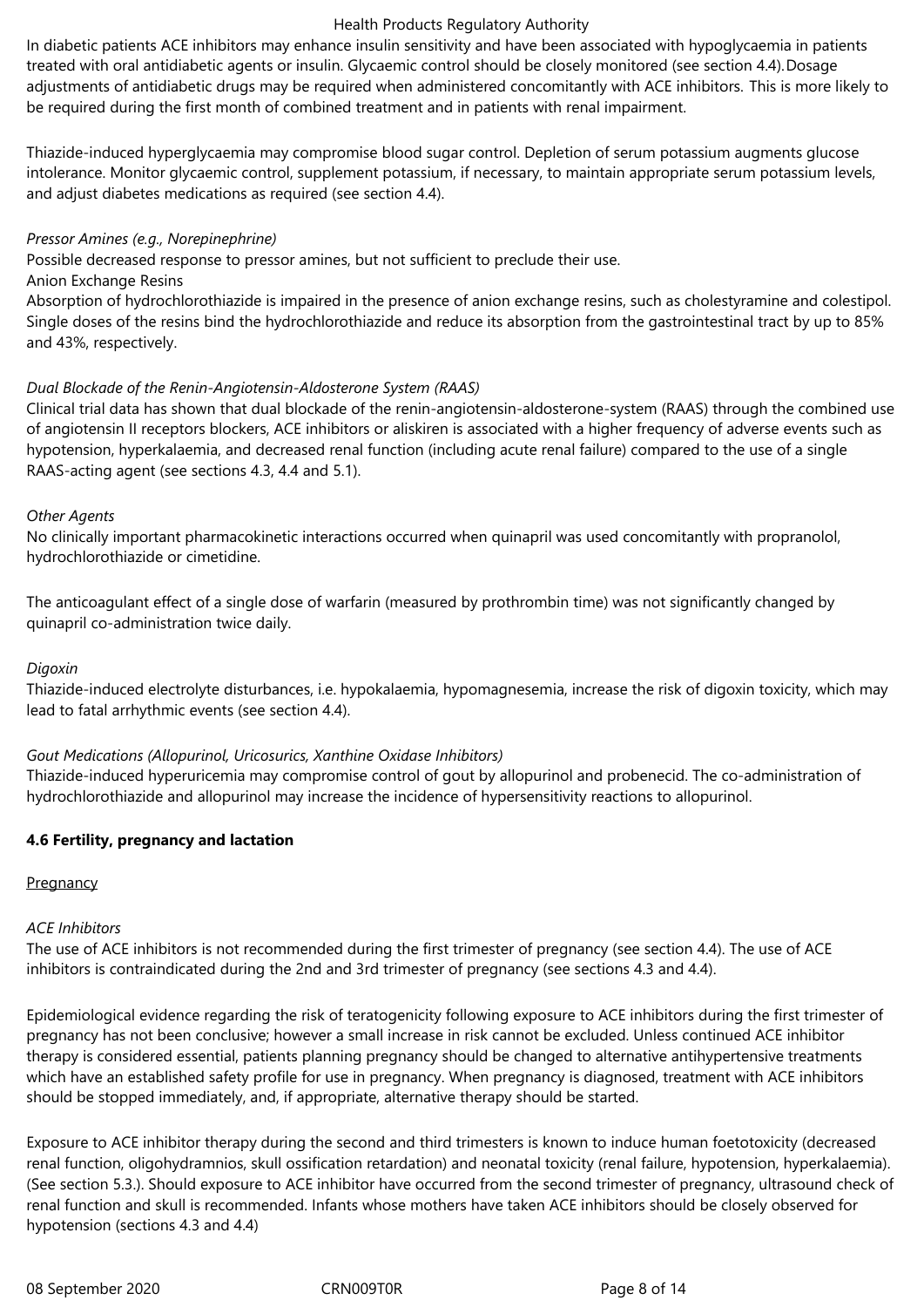#### *Hydrochlorothiazide*

There is limited experience with hydrochlorothiazide during pregnancy, especially during the first trimester. Animal studies are insufficient. Hydrochlorothiazide crosses the placenta Based on the pharmacological mechanism of action of

hydrochlorothiazide its use during the second and third trimester may compromise foeto-placental perfusion and may cause foetal and neonatal effects like icterus, disturbance of electrolyte balance and thrombocytopenia.

Hydrochlorothiazide should not be used for gestational oedema, gestational hypertension or preeclampsia due to the risk of decreased plasma volume and placental hypoperfusion, without a beneficial effect on the course of the disease.

Hydrochlorothiazide should not be used for essential hypertension in pregnant women except in rare situations where no other treatment could be used.

#### Breast-feeding

### *Quinapril*

Limited pharmacokinetic data demonstrate very low concentrations in breast milk. Although these concentrations seem to be clinically irrelevant, the use of **Accuretic** in breastfeeding is not recommended for preterm infants and for the first few weeks after delivery, because of the hypothetical risk of cardiovascular and renal effects and because there is not enough clinical experience.

In the case of an older infant, the use of **Accuretic** in a breast-feeding mother may be considered if this treatment is necessary for the mother and the child is observed for any adverse effect.

### *Hydrochlorothiazide*

Hydrochlorothiazide is excreted in human milk in small amounts. Thiazides in high doses causing intense diuresis can inhibit the milk production. The use of Accuretic during breast feeding is not recommended. If Accuretic is used during breast feeding doses should be kept as low as possible.

#### **4.7 Effects on ability to drive and use machines**

The ability to engage in activities such as operating machinery or operating a motor vehicle may be impaired, especially when initiating Accuretic therapy. Patients should be stabilised on medication before driving.

#### **4.8 Undesirable effects**

The following undesirable effects have been observed and reported during treatment with quinapril/hydrochlorothiazide with the following frequencies: very common (≥1/10); common (≥1/100 to <1/10); uncommon (≥1/1,000 to ≤1/100); rare (≥1/10,000 to ≤1/1,000); very rare (≤1/10,000), not known (cannot be estimated from the available data).

| <b>System Organ</b><br><b>Class</b>                                                       | <b>Frequency</b> | <b>Undesirable effects</b>                                                                                                                               |
|-------------------------------------------------------------------------------------------|------------------|----------------------------------------------------------------------------------------------------------------------------------------------------------|
| Infections and<br>infestations                                                            | Common           | Bronchitis, upper respiratory tract infection, pharyngitis <sup>#</sup> , rhinitis <sup>#</sup>                                                          |
|                                                                                           | <b>Uncommon</b>  | Viral infection, urinary tract infection, sinusitis                                                                                                      |
| <b>Neoplasms</b><br>benign,<br>malignant and<br>unspecified (incl<br>cysts and<br>polyps) | Not known        | Non-melanoma skin cancer <sup>\$</sup> (Basal cell carcinoma and Squamous cell carcinoma)                                                                |
| <b>Blood and the</b><br>lymphatic<br>system disorders                                     | Not known        | Agranulocytosis <sup>##</sup> , haemolytic anaemia <sup>#∞</sup> , neutropenia <sup>##</sup> , thrombocytopenia <sup>#</sup> , eosinophilia <sup>#</sup> |
| Immune system<br>disorders                                                                | Not known        | Anaphylactoid reaction <sup>#</sup>                                                                                                                      |
| 08 September 2020                                                                         |                  | CRN009T0R<br>Page 9 of 14                                                                                                                                |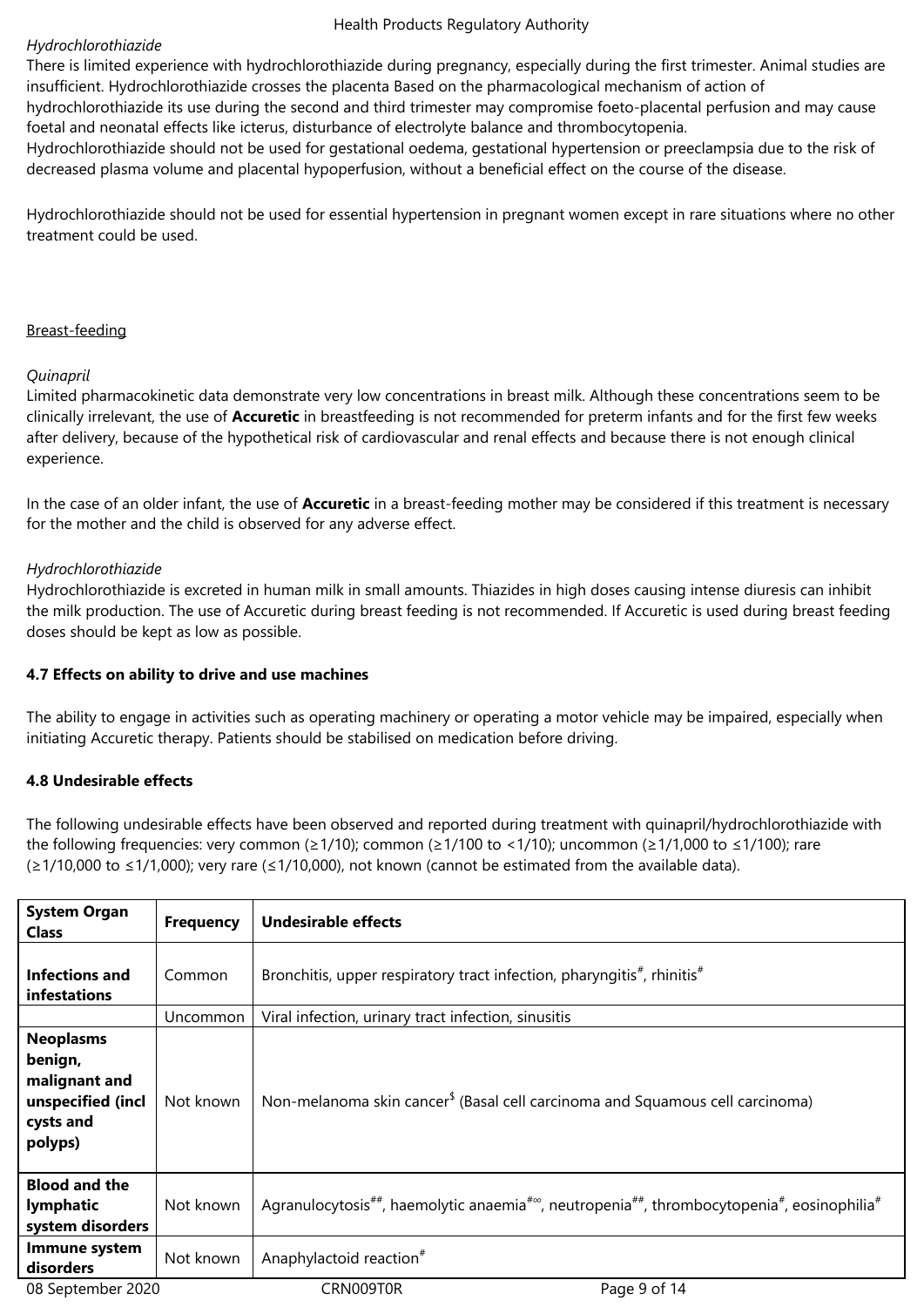| <b>Metabolism and</b><br>nutrition                              | Common    | Hyperkalaemia <sup>##</sup> , gout <sup>#</sup> , hyperuricemia <sup>#</sup>                                                                                                                  |
|-----------------------------------------------------------------|-----------|-----------------------------------------------------------------------------------------------------------------------------------------------------------------------------------------------|
| disorders                                                       | Uncommon  | Glucose tolerance impaired                                                                                                                                                                    |
| <b>Psychiatric</b>                                              |           |                                                                                                                                                                                               |
| disorders                                                       | Common    | Insomnia <sup>#</sup>                                                                                                                                                                         |
|                                                                 | Uncommon  | Confusional state#, depression#, nervousness#                                                                                                                                                 |
| Nervous system<br>disorders                                     | Common    | Dizziness <sup>#</sup> , headache <sup>#</sup> , somnolence <sup>#</sup>                                                                                                                      |
|                                                                 | Uncommon  | Transient ischaemic attack <sup>#</sup> , syncope <sup>#</sup> /paraesthesia <sup>#</sup> , dysgeusia <sup>##</sup>                                                                           |
|                                                                 | Rare      | Balance disorder                                                                                                                                                                              |
|                                                                 | Not known | Cerebrovascular accident <sup>#</sup>                                                                                                                                                         |
| <b>Eye disorders</b>                                            | Uncommon  | Amblyopia <sup>#</sup>                                                                                                                                                                        |
|                                                                 | Very Rare | Vision blurred <sup>#</sup>                                                                                                                                                                   |
|                                                                 | Not known | Acute myopia <sup>#</sup> , Acute angle closure glaucoma <sup>#</sup> , choroidal effusion                                                                                                    |
| <b>Ear and</b><br>labyrinth<br>disorders                        | Uncommon  | Vertigo <sup>#</sup> , tinnitus <sup>#</sup> ,                                                                                                                                                |
| <b>Cardiac</b><br>disorders                                     | Common    | Angina pectoris <sup>##</sup> , tachycardia <sup>#</sup> , palpitations <sup>#</sup>                                                                                                          |
|                                                                 | Uncommon  | Myocardial infarction <sup>#</sup>                                                                                                                                                            |
|                                                                 | Not known | Arrhythmia                                                                                                                                                                                    |
| <b>Vascular</b><br>disorders                                    | Common    | Vasodilation <sup>#</sup>                                                                                                                                                                     |
|                                                                 | Uncommon  | Hypotension <sup>#</sup>                                                                                                                                                                      |
|                                                                 | Not known | Orthostatic hypotension <sup>#</sup>                                                                                                                                                          |
| <b>Respiratory,</b><br>thoracic and<br>mediastinal<br>disorders | Common    | Cough $#$                                                                                                                                                                                     |
|                                                                 | Uncommon  | Dyspnoea <sup>#</sup> , dry throat                                                                                                                                                            |
|                                                                 | Rare      | Eosinophilic pneumonia <sup>##</sup> , upper airways obstruction by angioedema (that may be fatal) <sup>#</sup>                                                                               |
|                                                                 | Not known | Bronchospasm <sup>#</sup>                                                                                                                                                                     |
| Gastrointestinal<br>disorders                                   | Common    | Vomiting <sup>#</sup> , diarrhoea <sup>#</sup> , dyspepsia <sup>#</sup> , abdominal pain <sup>#</sup> , nausea <sup>#</sup>                                                                   |
|                                                                 | Uncommon  | Flatulence <sup>#</sup> , dry mouth                                                                                                                                                           |
|                                                                 | Rare      | Constipation, glossitis                                                                                                                                                                       |
|                                                                 | Very Rare | lleus <sup>#</sup> , small bowel angioedema                                                                                                                                                   |
|                                                                 | Not known | Pancreatitis <sup>#</sup>                                                                                                                                                                     |
| <b>Hepatobiliary</b><br>disorders                               | Not known | Hepatitis <sup>#</sup> , jaundice cholestatic <sup>#</sup>                                                                                                                                    |
| <b>Skin and</b>                                                 |           |                                                                                                                                                                                               |
| subcutaneous<br>tissue disorders                                | Uncommon  | Alopecia <sup>#</sup> , photosensitivity reaction <sup>#</sup> , pruritus <sup>#</sup> , rash <sup>#</sup> , angioedema <sup>##</sup> , hyperhidrosis <sup>##</sup>                           |
|                                                                 | Rare      | Skin disorders may be associated with fever, muscle and joint pain (myalgias, arthralgias,<br>arthritis), vascular inflammation (vasculitis), dermatitis psoriasis forms <sup>#</sup>         |
|                                                                 | Very Rare | Urticaria <sup>#</sup>                                                                                                                                                                        |
|                                                                 | Not known | Toxic epidermal necrolysis <sup>#</sup> , erythema multiforme <sup>#</sup> , dermatitis exfoliative <sup>#</sup> , pemphiqus <sup>#</sup> ,<br>purpura, Stevens Johnson syndrome <sup>#</sup> |
| Musculoskeletal,<br>connective<br>tissue and bone<br>disorders  | Common    | Back pain <sup>#</sup> , myalgia <sup>#</sup>                                                                                                                                                 |
|                                                                 | Uncommon  | Arthralgia <sup>#</sup>                                                                                                                                                                       |
|                                                                 | Not known | Systemic lupus erythematosus                                                                                                                                                                  |
| <b>Renal and</b><br>urinary<br>disorders                        | Uncommon  | Renal impairment <sup>#</sup> , proteinuria                                                                                                                                                   |
|                                                                 |           |                                                                                                                                                                                               |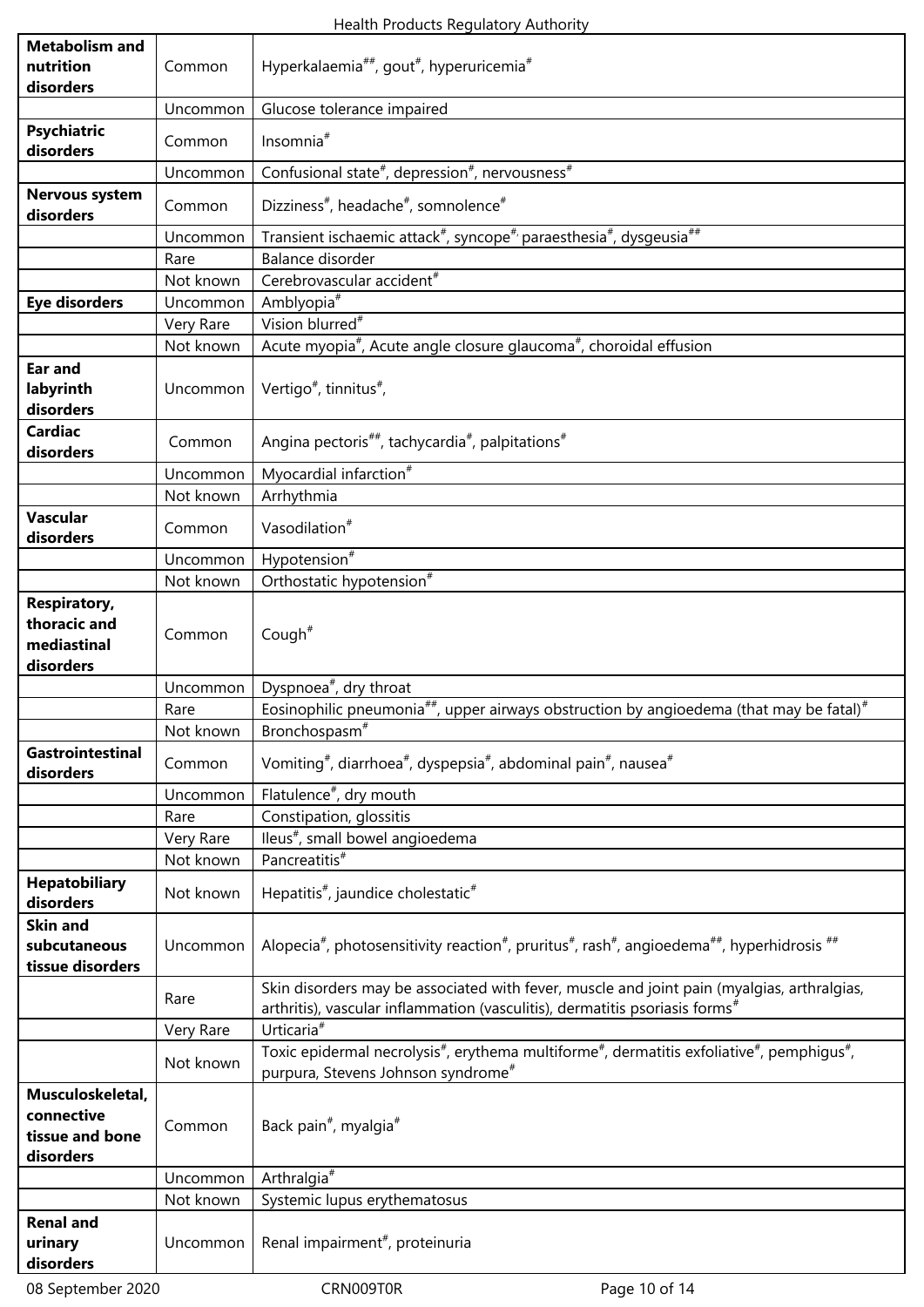| system and            |           | Uncommon   Erectile dysfunction $*$                                                                   |
|-----------------------|-----------|-------------------------------------------------------------------------------------------------------|
| breast disorders      |           |                                                                                                       |
| General               |           |                                                                                                       |
| disorders and         |           | Asthenia <sup>#</sup> , chest pain <sup>#</sup> , fatique <sup>#</sup>                                |
| administration        | Common    |                                                                                                       |
| site conditions       |           |                                                                                                       |
|                       | Uncommon  | Generalised oedema <sup>#</sup> , pyrexia <sup>#</sup> , oedema peripheral <sup>#</sup>               |
|                       | Not known | Serositis                                                                                             |
| <b>Investigations</b> | Common    | Blood creatinine increased <sup>#</sup> , blood urea increased <sup>#*</sup>                          |
|                       |           | Blood cholesterol increased <sup>#</sup> , triglyceride increased <sup>#</sup> .                      |
|                       | Not known | Haematocrit decreased <sup>#</sup> , hepatic enzyme increased, blood bilirubin increased, antinuclear |
|                       |           | antibody increased <sup>#</sup> , red blood cell sedimentation rate increased.                        |

\* Such increases are more likely to occur in patients receiving concomitant diuretic therapy than those on monotherapy with quinapril. These observed increases will often reverse on continued therapy.

# Adverse reactions associated with quinapril component, frequencies observed when taking quinapril/hydrochlorothiazide.

## Adverse reactions associated with quinapril component, frequencies observed in quinapril, adverse reactions not associated with quinapril/hydrochlorothiazide component.

 $^{\infty}$  In patients with a congenital G-6-PDH deficiency, individual cases of haemolytic anaemia $^{\#}$  have been reported.

\$ Non-melanoma skin cancer: Based on available data from epidemiological studies, cumulative dose-dependent association between HCTZ and NMSC has been observed (see sections 4.4 and 5.1).

Other Clinical Laboratory Test Findings:

Serum electrolytes (see section 4.4)

Serum uric acid (see section 4.4)

Glucose (see section 4.4)

Changes in magnesium, PBI (Protein bound iodine), parathyroid function tests and calcium (see section 4.4)

Haematology test (see section 4.4).

# **Reporting of suspected adverse reactions**

Reporting suspected adverse reactions after authorisation of the medicinal product is important. It allows continued monitoring of the benefit/risk balance of the medicinal product. Healthcare professionals are asked to report any suspected adverse reactions via HPRA Pharmacovigilance, Earlsfort Terrace, IRL - Dublin 2; Tel: +353 1 6764971; Fax: +353 1 6762517. Website: www.hpra.ie; E-mail: medsafety@hpra.ie

# **4.9 Overdose**

No data [are available](http://www.hpra.ie/) for Accuretic with respect to overdosage in humans. The most likely clinical manifestation would be symptoms attributable to quinapril monotherapy overdosage such as severe hypotension, which would usually be treated by infusion of intravenous normal saline.

The most common signs and symptoms observed for hydrochlorothiazide monotherapy overdosage are those caused by electrolyte depletion (hypokalaemia, hypochloraemia, hyponatremia) and dehydration resulting from excessive diuresis. If digitalis has also been administered, hypokalaemia may accentuate cardiac arrhythmias.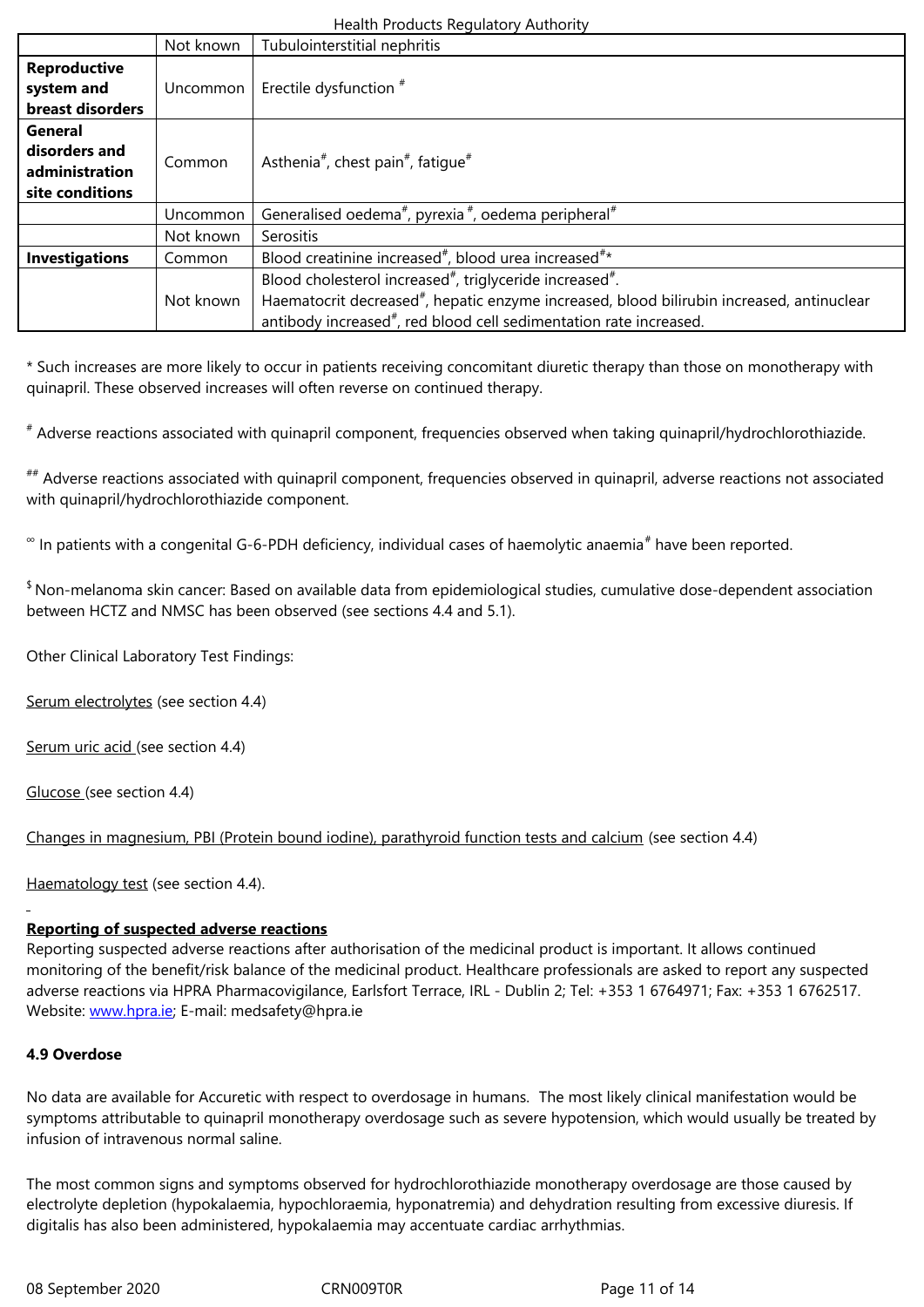No specific information is available on the treatment of overdosage with Accuretic.

Haemodialysis and peritoneal dialysis have little effect on the elimination of quinapril and quinaprilat. Treatment is symptomatic and supportive consistent with established medical care.

# **5 PHARMACOLOGICAL PROPERTIES**

#### **5.1 Pharmacodynamic properties**

Pharmacotherapeutic group: quinapril and diuretics, ATC code: C09BA06

Quinapril is rapidly de-esterified to quinaprilat (quinapril diacid, the principal metabolite), which is a potent ACE inhibitor.

Quinapril and hydrochlorothiazide lower blood pressure by different, though complementary mechanisms. With diuretic treatment, blood pressure and blood volume fall, resulting in a rise in angiotensin II levels which tend to blunt the hypotensive effect. Quinapril blocks this rise in angiotensin II. The antihypertensive effects of quinapril and hydrochlorothiazide are additive.

In a randomized clinical trial using target doses of 2.5, 5, 10 and 20 mg of quinapril, in 112 children and adolescents with hypertension or high normal blood pressure over 8 weeks (2 weeks double blind and 6 weeks extension), failed to reach its primary objective of reduction of diastolic blood pressure after 2 weeks. For systolic blood pressure (secondary objective of efficacy) at Week 2 only there was a statistically significant linear dose response across treatments with a significant difference between the quinapril 20 mg QD and placebo treatment groups.

Long term effects of quinapril on growth, puberty and general development have not been studied.

Two large randomised, controlled trials (ONTARGET (On-going Telmisartan Alone and in combination with Ramipril Global Endpoint Trial) and VA NEPHRON-D (The Veterans Affairs Nephropathy in Diabetes)) have examined the use of the combination of an ACE inhibitor with an angiotensin II receptor blocker.

ONTARGET was a study conducted in patients with a history of cardiovascular or cerebrovascular disease, or type 2 diabetes mellitus accompanied by evidence of end-organ damage. VA NEPHRON-D was a study in patients with type 2 diabetes mellitus and diabetic nephropathy.

These studies have shown no significant beneficial effect on renal and/or cardiovascular outcomes and mortality, while an increased risk of hyperkalaemia, acute kidney injury and/or hypotension as compared to monotherapy was observed. Given their similar pharmacodynamic properties, these results are also relevant for other ACE inhibitors and angiotensin II receptor blockers.

ACE inhibitors and angiotensin II receptor blockers should therefore not be used concomitantly in patients with diabetic nephropathy.

ALTITUDE (Aliskiren Trial in Type 2 Diabetes Using Cardiovascular and Renal Disease Endpoints) was a study designed to test the benefit of adding aliskiren to a standard therapy of an ACE inhibitor or an angiotensin II receptor blocker in patients with type 2 diabetes mellitus and chronic kidney disease, cardiovascular disease, or both. The study was terminated early because of an increased risk of adverse outcomes. Cardiovascular death and stroke were both numerically more frequent in the aliskiren group than in the placebo group and adverse events and serious adverse events of interest (hyperkalaemia, hypotension and renal dysfunction) were more frequently reported in the aliskiren group than in the placebo group.

#### **5.2 Pharmacokinetic properties**

# **Quinapril**

Peak plasma quinapril concentrations are observed within 1 hour of oral administration. The extent of absorption is approximately 60%, and is not influenced by food. Following absorption, quinapril is deesterified to its major active metabolite, quinaprilat, and to minor inactive metabolites. Quinapril has an apparent half-life of approximately 1 hour. Peak plasma quinaprilat concentrations are observed approximately 2 hours following an oral dose of quinapril. Quinaprilat is eliminated primarily by renal excretion and has an effective accumulation half-life of 7 hours. In patients with renal insufficiency and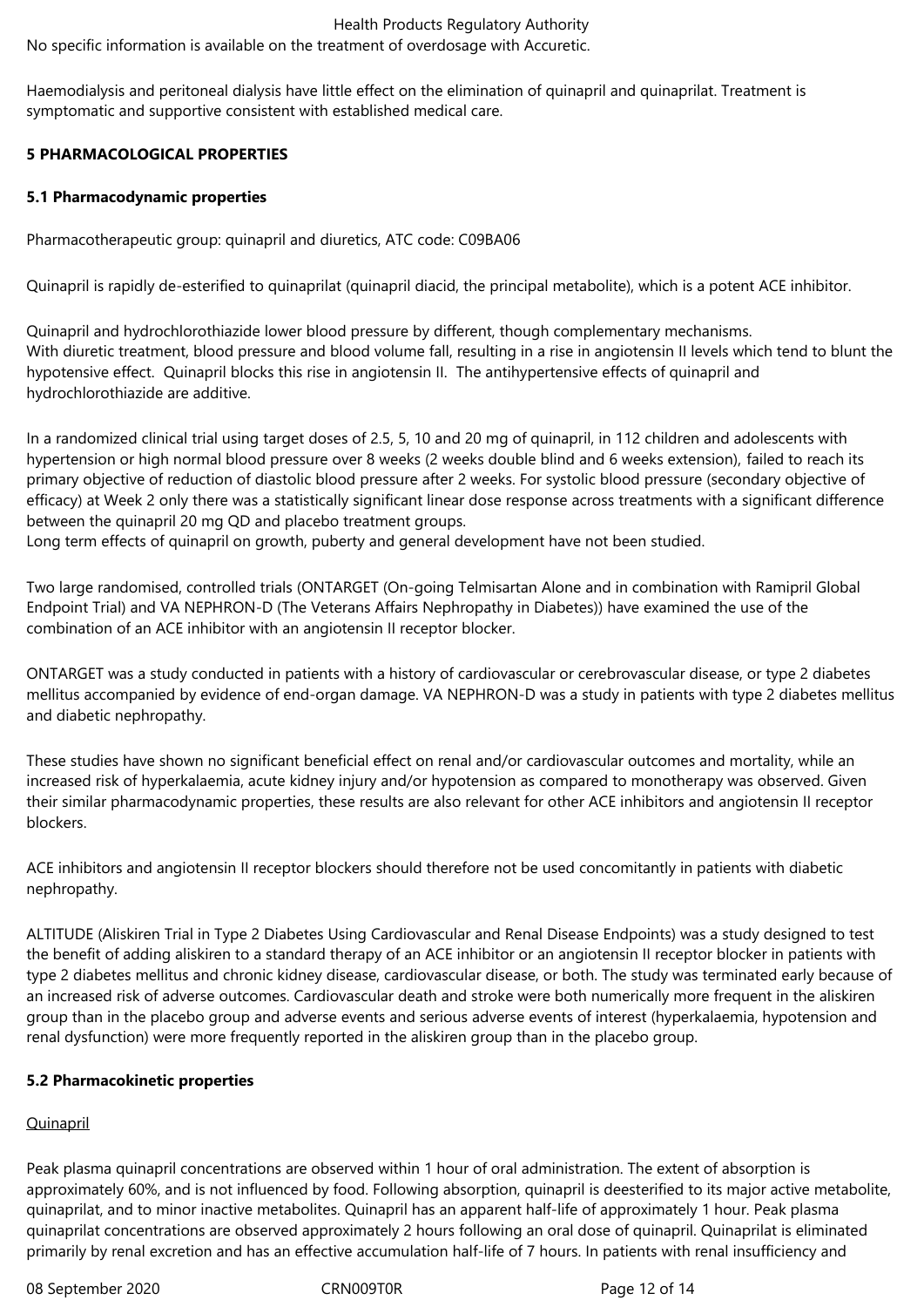creatinine clearance of <40 mL/min, peak and trough quinaprilat concentrations increase, time to peak concentration increases, apparent half-life increases, and time to steady state may be delayed. The elimination of quinaprilat is also reduced in elderly patients (>65 years) and correlates well with the impaired renal function which frequently occurs in the elderly (see section 4.2). Studies in rats indicate that Accuretic and its metabolites do not cross the blood-brain barrier.

#### **Hydrochlorothiazide**

After oral administration of hydrochlorothiazide, diuresis begins within 2 hours, peaks in about 4 hours, and lasts about 6 to 12 hours. Hydrochlorothiazide is excreted unchanged by the kidney. When plasma levels have been followed for at least 24 hours, the plasma half-life has been observed to vary between 4 to 15 hours. At least 61% of the oral dose is eliminated unchanged within 24 hours. Hydrochlorothiazide crosses the placenta but not the blood-brain barrier.

The pharmacokinetics of quinapril has been studied in a single dose study (0.2 mg/kg) in 24 children aged 2.5 months to 6.8 years and a multiple dose study (0.016-0.468 mg/kg) in 38 children aged 5-16 years old, weighing 66-98 kg on average.

As in adults, quinapril was rapidly converted to quinaprilat. Quinaprilat concentrations generally peaked 1 to 2 hours post dose and declined with a mean half-life of 2.3 hours. In infants and young children the exposure following a single 0.2-mg/kg dose is comparable to that observed in adults after a single 10-mg dose. In a multiple dose study in school age and adolescents, the AUC and Cmax values of quinaprilat were observed to increase linearly with increasing dose of quinapril on a mg/kg basis."

#### Lactation

After a single oral dose of 20 mg of quinapril in six breast-feeding women, the M/P (milk to plasma ratio) for quinapril was 0.12. Quinapril was not detected in milk after 4 hours after the dose. Quinalaprilat milk levels were undetectable (<5 μg/L) at all time points. It is estimated that a breastfed infant would receive about 1.6% of the maternal weight-adjusted dosage of quinapril.

### **5.3 Preclinical safety data**

The results of the preclinical tests do not add anything of further significance to the prescriber.

# **6 PHARMACEUTICAL PARTICULARS**

#### **6.1 List of excipients**

Heavy magnesium carbonate Lactose Povidone Crospovidone Magnesium stearate Candelilla wax

Colourings: Opadry pink OY-S-6937 (contains iron oxide (E172), titanium dioxide (E171), hypromellose, hydroxypropyl cellulose and polyethylene glycol).

# **6.2 Incompatibilities**

Not applicable

#### **6.3 Shelf life**

3 years.

#### **6.4 Special precautions for storage**

Do not store above 25°C. Store in the original package in order to protect from moisture.

#### **6.5 Nature and contents of container**

08 September 2020 CRN009TOR CRNOOSTOR Page 13 of 14